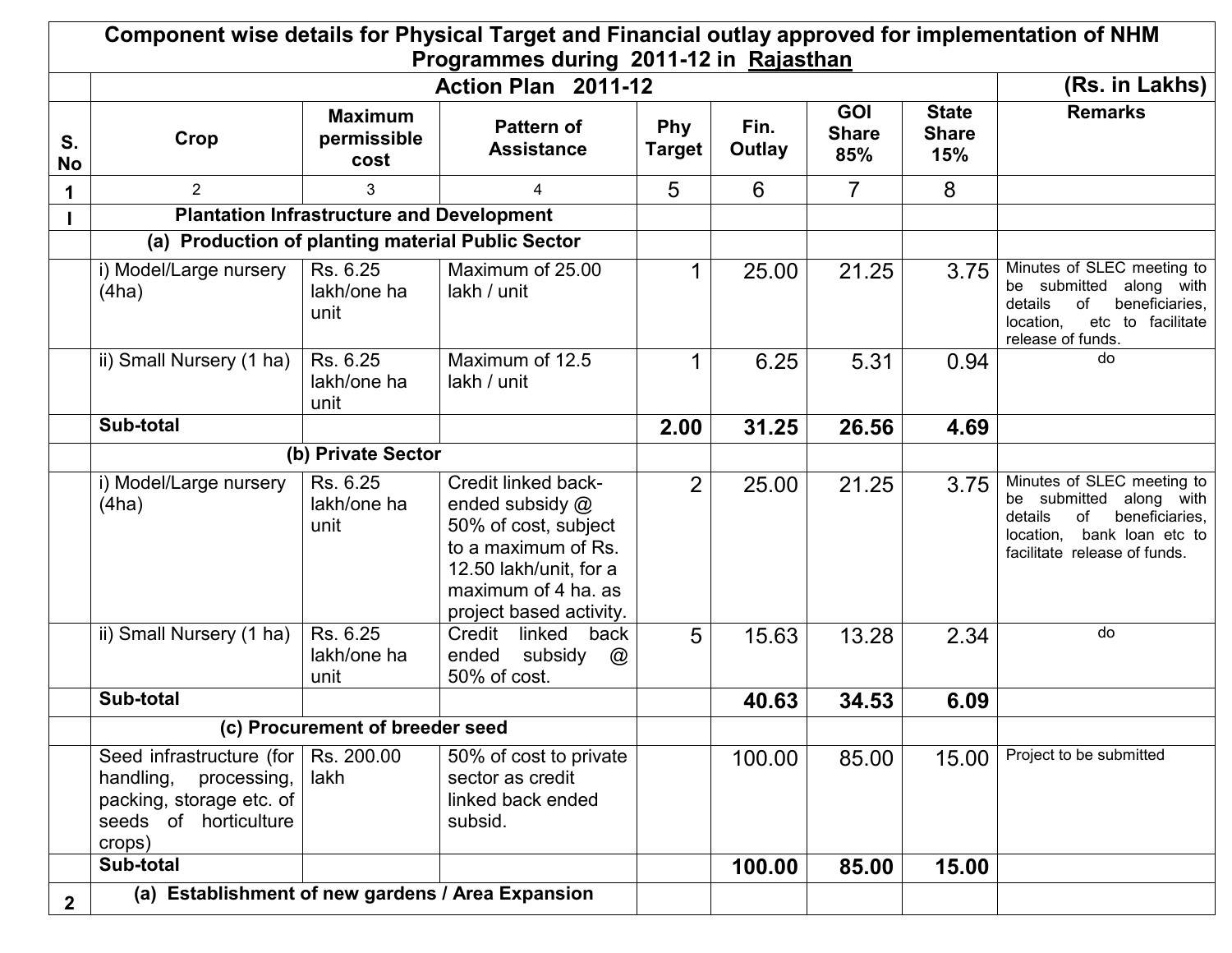|                                                                                                                           | <b>Fruits - Perennials</b> |                                                                                                                                                                                                                                                                                                                                                                     |        |         |         |        |  |
|---------------------------------------------------------------------------------------------------------------------------|----------------------------|---------------------------------------------------------------------------------------------------------------------------------------------------------------------------------------------------------------------------------------------------------------------------------------------------------------------------------------------------------------------|--------|---------|---------|--------|--|
| <b>High density Planting</b><br>(mango, guava, Ber)                                                                       | Rs. 80000 /ha              | Maximum<br>of<br>Rs.<br>40000/- per ha. (50%<br>of cost for meeting<br>the expenditure on<br>planting material and<br>cost of material for<br>INM/IPM etc., in 3<br><b>installments</b><br><b>of</b><br>60:20:20 subject to<br>survival rate of 75%<br>in 2nd year and 90%<br>in $3rd$ year).                                                                       | 200    | 48.00   | 40.80   | 7.20   |  |
| Maintenance (I Year)                                                                                                      |                            |                                                                                                                                                                                                                                                                                                                                                                     | 51.04  | 4.08    | 3.47    | 0.61   |  |
| Fruit crops other than<br>cost intensive crops<br>using normal spacing<br>(For a maximum area<br>of 4 ha per beneficiary) | Rs. 40,000/<br>ha          | of<br>Maximum<br>Rs.30,000/- per ha.<br>(75% of cost<br>for<br>meeting<br>the<br>expenditure<br>on<br>planting material and<br>cost of INM/IPM etc<br>in 3 installments of<br>60:20:20 subject to<br>survival rate of 75%<br>in 2nd year & 90% in<br>3rd year for perennial<br>crops and for non<br>perennial crops in 2<br><i>installments</i><br>of<br>$75:25$ ). | 8110.0 | 1459.80 | 1240.8  | 219.0  |  |
| Sub-total                                                                                                                 |                            |                                                                                                                                                                                                                                                                                                                                                                     | 8361   | 1511.88 | 1285.10 | 226.78 |  |
| (b) Fruits - Perennials (as per old cost norms)                                                                           |                            |                                                                                                                                                                                                                                                                                                                                                                     |        |         |         |        |  |
| Maintenance (I Year)                                                                                                      | Rs.<br>30,000/ha           | 20 % of Rs. 22500/ha<br>with a maximum of<br>Rs. 4500/ha                                                                                                                                                                                                                                                                                                            | 6601   | 297.05  | 252.49  | 44.56  |  |
| Sub-total                                                                                                                 |                            |                                                                                                                                                                                                                                                                                                                                                                     |        | 297.05  | 252.49  | 44.56  |  |
| Maintenance (III Year)                                                                                                    | Rs.<br>30,000/ha           | 30% of Rs. 22500<br>with a maximum of<br>Rs. 6750/ha                                                                                                                                                                                                                                                                                                                | 4813   | 324.86  | 276.13  | 48.73  |  |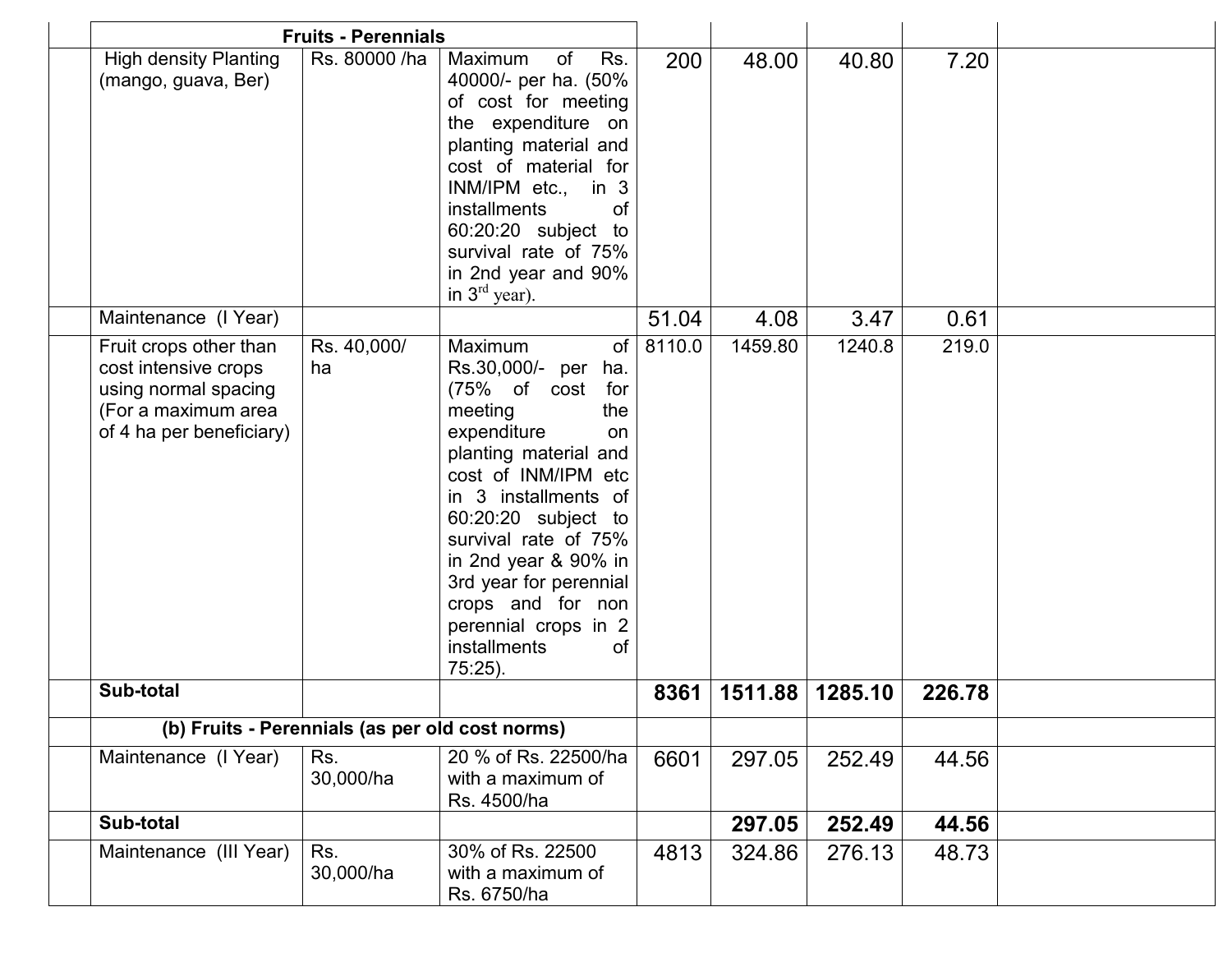| Sub-total                                               |                           |                                                                                                                                                                  |      | 324.86 | 276.13 | 48.73 |                         |
|---------------------------------------------------------|---------------------------|------------------------------------------------------------------------------------------------------------------------------------------------------------------|------|--------|--------|-------|-------------------------|
|                                                         | (c) Mushrooms             |                                                                                                                                                                  |      |        |        |       |                         |
| (i) Integrated mushroom unit for spawn, compost         | production and training   |                                                                                                                                                                  |      |        |        |       |                         |
| <b>Private Sector</b>                                   | Rs.50.00 lakh             | 50%<br>of<br>for<br>cost<br>sector,<br>for<br>private<br>meeting<br>the<br>expenditure<br>on<br>infrastructure,<br>as<br>credit linked<br>back<br>ended subsidy. | 1    | 25.00  | 21.25  | 3.75  | Project to be submitted |
|                                                         | (ii) Spawn making unit    |                                                                                                                                                                  |      |        |        |       |                         |
| <b>Private Sector</b>                                   | Rs. 15 lakh/<br>unit      | 50% of cost, as credit<br>linked back ended<br>subsidy.                                                                                                          | 1    | 7.50   | 6.38   | 1.13  | Project to be submitted |
|                                                         | (iii) Compost making unit |                                                                                                                                                                  |      |        |        |       |                         |
| <b>Private Sector</b>                                   | Rs. 20.00<br>lakh/ unit   | 50%<br>of cost, as<br>linked<br>back<br>credit<br>ended subsidy.                                                                                                 | 1    | 10.00  | 8.50   | 1.50  | Project to be submitted |
| Sub-total                                               |                           |                                                                                                                                                                  |      | 42.50  | 36.13  | 6.38  |                         |
| (d) Flowers                                             |                           | (For a maximum of 2 ha per beneficiary)                                                                                                                          |      |        |        |       |                         |
|                                                         | (c) Loose Flowers         |                                                                                                                                                                  |      |        |        |       |                         |
| Small & Marginal<br>Farmers                             | Rs. 24,000/<br>ha         | 50% of cost @<br>Rs.12,000 / ha.<br>limited to 2 ha per<br>beneficiary                                                                                           | 150  | 18.00  | 15.30  | 2.70  |                         |
| <b>Other Farmers</b>                                    | do                        | 33 % of cost @ Rs.<br>7,920 / ha. limited to<br>4 ha per beneficiary                                                                                             | 50   | 3.96   | 3.37   | 0.59  |                         |
| Sub-total                                               |                           |                                                                                                                                                                  | 200  | 21.96  | 18.67  | 3.29  |                         |
| (c) Spices (For a maximum area of 4 ha per beneficiary) |                           |                                                                                                                                                                  |      |        |        |       |                         |
| (a) Seed spices and<br>Rhizomatic Spices.               | Rs. 25,000 / ha           | Maximum<br>of<br>Rs.<br>12,500/- per ha. (50%<br>of cost for meeting the<br>expenditure on planting<br>material and cost of<br>material for INM/IPM              | 1760 | 220.00 | 187.00 | 33.00 |                         |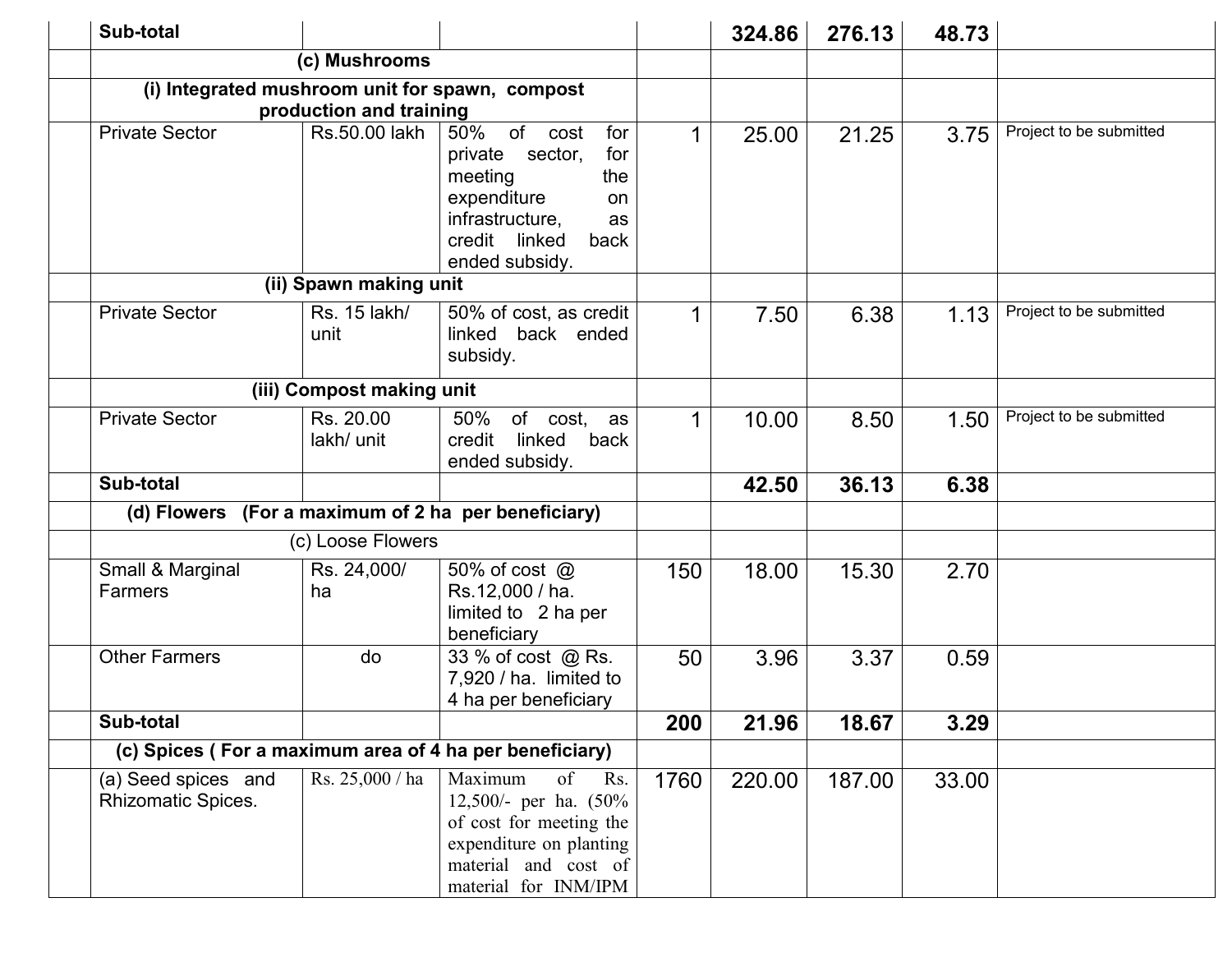|                         |                                                                                                                                                                                        |                                                                                    | etc).                                                                                                                                                                                                                        |     |         |         |        |                                                                                                     |
|-------------------------|----------------------------------------------------------------------------------------------------------------------------------------------------------------------------------------|------------------------------------------------------------------------------------|------------------------------------------------------------------------------------------------------------------------------------------------------------------------------------------------------------------------------|-----|---------|---------|--------|-----------------------------------------------------------------------------------------------------|
|                         |                                                                                                                                                                                        |                                                                                    |                                                                                                                                                                                                                              |     |         |         |        |                                                                                                     |
|                         |                                                                                                                                                                                        |                                                                                    |                                                                                                                                                                                                                              |     |         |         |        |                                                                                                     |
|                         | Sub-total                                                                                                                                                                              |                                                                                    |                                                                                                                                                                                                                              |     | 220.00  | 187.00  | 33.00  |                                                                                                     |
| 3                       | Rejuvenation/<br>replacement of senile<br>plantation including<br>Canopy management.                                                                                                   | Rs.30,000/ha<br>(average)                                                          | 50% of the total<br>cost subject to a<br>maximum of Rs.<br>15,000/ha to a<br>limited of 2 ha per<br>beneficiary. Actual<br>cost to be claimed<br>based on the nature<br>and requirement of<br>the crop to be<br>rejuvenated. | 750 | 112.50  | 95.63   | 16.88  | To be implemented as per<br>guidelines circulated                                                   |
| $\overline{\mathbf{4}}$ |                                                                                                                                                                                        | <b>Creation of Water resources</b>                                                 |                                                                                                                                                                                                                              |     |         |         |        |                                                                                                     |
|                         | (a) Community tanks<br>i) Community tanks/on farm ponds/on farm water<br>reservoirs with use of plastic/RCC lining - (10 ha. of<br>command area, with pond size of 100m x 100m x 3m) - |                                                                                    |                                                                                                                                                                                                                              |     |         |         |        |                                                                                                     |
|                         |                                                                                                                                                                                        |                                                                                    |                                                                                                                                                                                                                              |     |         |         |        |                                                                                                     |
|                         | - In Plain areas                                                                                                                                                                       | Rs. 15.00 lakh<br>/unit in plain<br>areas,<br>Rs. 17.25 lakh<br>in hilly areas.    | 100% of cost for 10<br>ha                                                                                                                                                                                                    | 100 | 1500.00 | 1275.00 | 225.00 | Efforts to made for<br>convergence with MNREGS                                                      |
|                         | (b) Water harvesting system for individuals - for storage of<br>water in 20m x 20m x 3m ponds/wells @Rs.100.00 cum                                                                     | (@50% subsidy) -                                                                   |                                                                                                                                                                                                                              |     |         |         |        |                                                                                                     |
|                         | - In Plain areas                                                                                                                                                                       | Rs. 1.20 lakh<br>/unit in plain<br>areas,<br><b>Rs.1.38 lakh</b><br>in hilly areas | 50% of cost.                                                                                                                                                                                                                 | 290 | 174.00  | 147.90  | 26.10  | Efforts to made for<br>convergence with MNREGS.<br>Maintenance to be ensured<br>by the beneficiary. |
|                         | Sub-total                                                                                                                                                                              |                                                                                    |                                                                                                                                                                                                                              |     | 1674.00 | 1422.90 | 251.10 |                                                                                                     |
| 5                       |                                                                                                                                                                                        | <b>Protected cultivation</b>                                                       |                                                                                                                                                                                                                              |     |         |         |        |                                                                                                     |
|                         |                                                                                                                                                                                        | 1. Green House structure                                                           |                                                                                                                                                                                                                              |     |         |         |        |                                                                                                     |
|                         | <b>Naturally ventilated system</b>                                                                                                                                                     |                                                                                    |                                                                                                                                                                                                                              |     |         |         |        |                                                                                                     |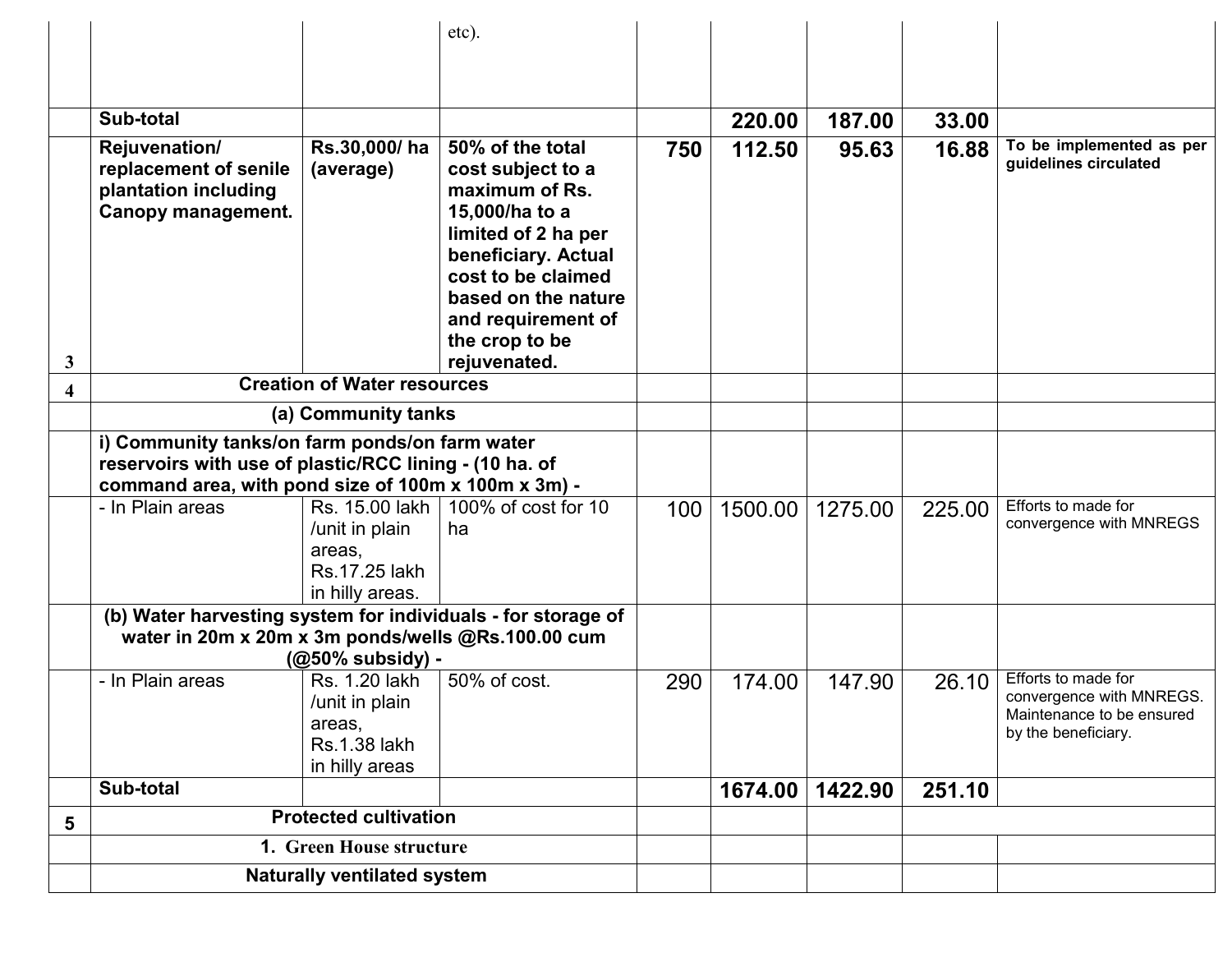|                | Tubular structur                                                                | Rs. 935/<br>Sq.m                        | 50% of the cost<br>limited to 4000 Sq.m<br>per beneficiary.                                                                              | 7.50           | 350.63 | 298.03 | 52.59 |                                                                                                             |
|----------------|---------------------------------------------------------------------------------|-----------------------------------------|------------------------------------------------------------------------------------------------------------------------------------------|----------------|--------|--------|-------|-------------------------------------------------------------------------------------------------------------|
|                | <b>Shade Net House</b><br><b>Tubular structure</b>                              | Rs. 600/<br>Sq.m                        | 50% of cost limited to<br>4000 Sq.m per<br>beneficiary.                                                                                  | $\overline{2}$ | 60.00  | 51.0   | 9.0   |                                                                                                             |
|                | <b>Plastic Mulching</b>                                                         | Rs. 20,000/<br>ha                       | 50% of the total cost<br>limited to 2 ha per<br>beneficiary.                                                                             | 25             | 2.50   | 2.1    | 0.4   |                                                                                                             |
|                | <b>Plastic Tunnels</b>                                                          | Rs.30/ Sq.m                             | 50% of cost limited<br>4000 sqmt per<br>beneficiary.                                                                                     | 10             | 15.00  | 12.75  | 2.25  |                                                                                                             |
|                | Anti Bird/Anti Hail<br><b>Nets</b>                                              | Rs.20/- per<br>Sq.m                     | 50% of cost limited to<br>5000 Sq.m per<br>beneficiary.                                                                                  | 10             | 10.00  | 8.50   | 1.50  |                                                                                                             |
|                | Cost of planting<br>material of high value<br>vegetables grown in<br>poly house | Rs.105/Sq.m                             | 50% of cost.                                                                                                                             | $\overline{2}$ | 10.50  | 8.93   | 1.58  |                                                                                                             |
|                | Cost of planting<br>material of flowers<br>for poly house                       | Rs.500/ Sq.m                            | 50% of cost.                                                                                                                             | 1              | 25.00  | 21.25  | 3.75  |                                                                                                             |
|                | Sub-total                                                                       |                                         |                                                                                                                                          |                | 473.63 | 402.58 | 71.04 |                                                                                                             |
| 6              | Promotion of Integrated Nutrient Management(INM)/                               | <b>Integrated Pest Management (IPM)</b> |                                                                                                                                          |                |        |        |       |                                                                                                             |
|                | (i) Promotion of<br><b>IPM/INM</b>                                              | Rs. 2000/ha                             | 50% of cost subject<br>to a maximum of Rs<br>1000/ha limited to<br>4.00 ha/ beneficiary.                                                 | 4000           | 40.00  | 34.00  | 6.00  | To be need based and taken<br>up after identifying problem<br>of pest / disease and nutrient<br>deficiency. |
|                | (ii) Disease forecasting<br>unit (Public Sector)                                | Rs. 4 lakh/<br>unit                     | Maximum up to Rs.<br>4 lakh/unit                                                                                                         |                | 0.00   | 0.00   | 0.00  | Project to be submitted                                                                                     |
|                | Sub-total                                                                       |                                         |                                                                                                                                          |                | 40.00  | 34.00  | 6.00  |                                                                                                             |
| $\overline{7}$ |                                                                                 | <b>Organic Farming</b>                  |                                                                                                                                          |                |        |        |       |                                                                                                             |
|                | (i) Adoption of Organic<br>Farming.                                             | Rs. 20,000/<br>ha                       | 50% of cost limited to<br>Rs.10000/ha for a<br>maximum area of 4<br>ha. per beneficiary,<br>spread over a period<br>of 3 years involving | 500            | 50.00  | 42.5   | 7.5   | Project to be submitted                                                                                     |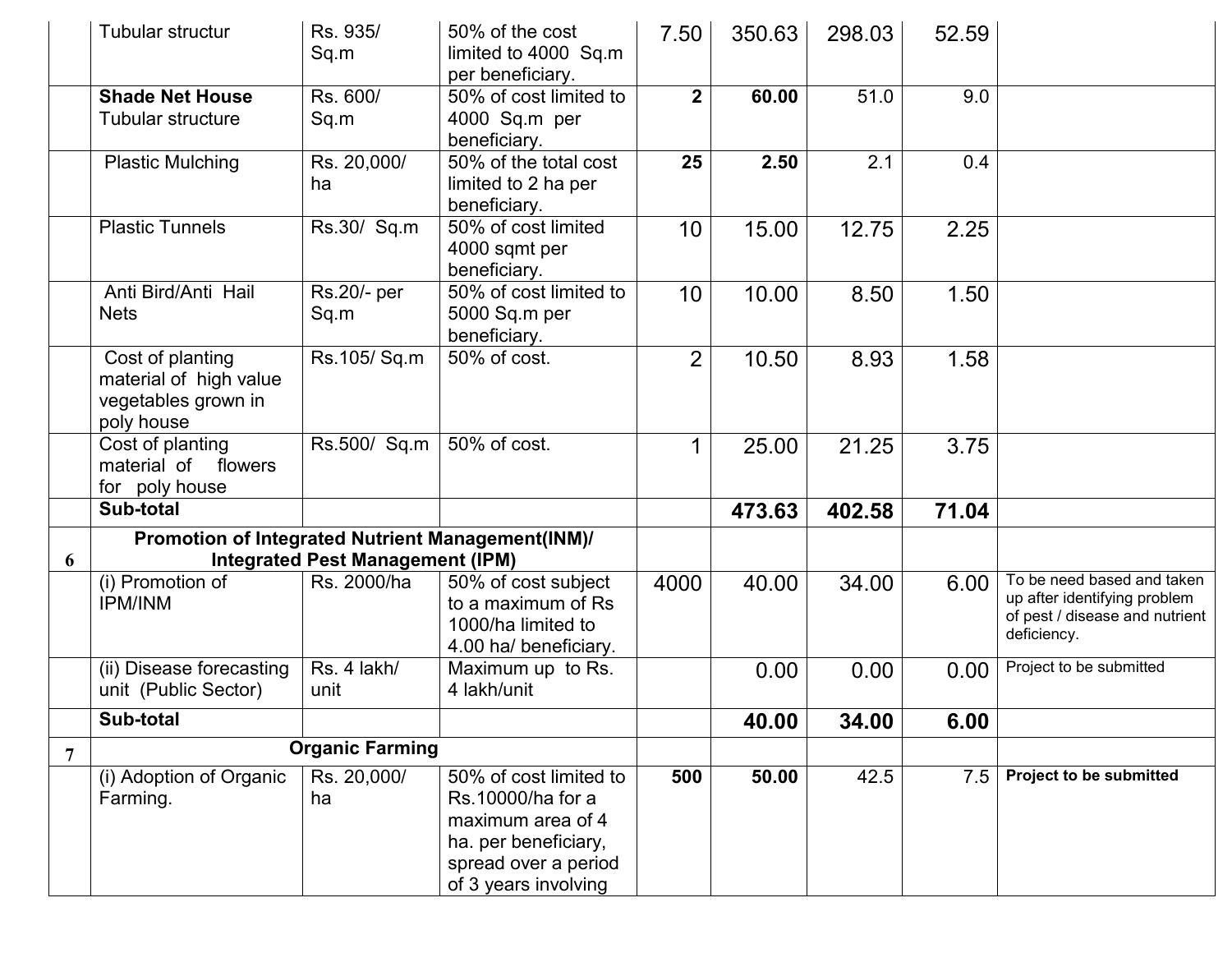|   |                                                                                                                    |                                                       | an assistance of<br>Rs.4000/- in first year<br>and Rs.3000/- each<br>in second & third<br>year. The<br>programme to be<br>linked with<br>certification.             |      |        |        |       |                                                                                       |
|---|--------------------------------------------------------------------------------------------------------------------|-------------------------------------------------------|---------------------------------------------------------------------------------------------------------------------------------------------------------------------|------|--------|--------|-------|---------------------------------------------------------------------------------------|
|   | (ii) Organic<br>Certification                                                                                      | Project based                                         | Rs. 5 lakh for a<br>cluster of 50 ha<br>which will include<br>Rs.1.50 lakh in first<br>year, Rs. 1.50 lakh in<br>second year and Rs.<br>2.00 lakh in third<br>year. | 500  | 50.00  | 42.5   | 7.5   | <b>Project to be submitted</b>                                                        |
|   | (iii) Vermi compost Units / organic input production                                                               |                                                       |                                                                                                                                                                     |      |        |        |       |                                                                                       |
|   |                                                                                                                    | unit                                                  |                                                                                                                                                                     |      |        |        |       |                                                                                       |
|   | Permanent structure to<br>the size of unit of<br>30'x8'x2.5' dimension<br>to be administered on<br>pro-rata basis. | Rs. 60,000/<br>unit for<br>permanent<br>structure and | 50% of cost<br>conforming to the<br>size of the unit of<br>30'x8'x2.5' dimension<br>of permanent<br>structure to be<br>administered on pro-<br>rata basis.          | 250  | 75.00  | 63.8   | 11.3  |                                                                                       |
|   | HDPE Vermibed to the<br>size of 96 cft (12'x4'x2')<br>to be administered on<br>pro-rata basis.                     | Rs. 10,000<br>/unit for HDPE<br>Vermibed              | 50% of cost<br>conforming to the<br>size of 96 cft<br>$(12'x4'x2')$ to be<br>administered on pro-<br>rata basis.                                                    | 500  | 25     | 21.3   | 3.8   | Designs para meter of HDPE<br>beds will conformer to BIS<br>standards (ISI 5907:2010) |
|   | Sub-total                                                                                                          |                                                       |                                                                                                                                                                     | 1750 | 200.00 | 170.00 | 26.25 |                                                                                       |
| 8 |                                                                                                                    | Pollination support through beekeeping                |                                                                                                                                                                     |      |        |        |       |                                                                                       |
|   | i) Honey bee colony                                                                                                | Rs. 1400/<br>colony of 4<br>frames                    | 50% of cost limited to<br>50 colonies /<br>beneficiary.                                                                                                             | 4000 | 28.00  | 23.80  | 4.20  | List of Beneficiaries to be<br>furnished.                                             |
|   | ii) Hives                                                                                                          | Rs. 1600/ hive                                        | 50% of cost limited to<br>50 colonies /<br>beneficiary.                                                                                                             | 4000 | 32.00  | 27.20  | 4.80  | $-do-$                                                                                |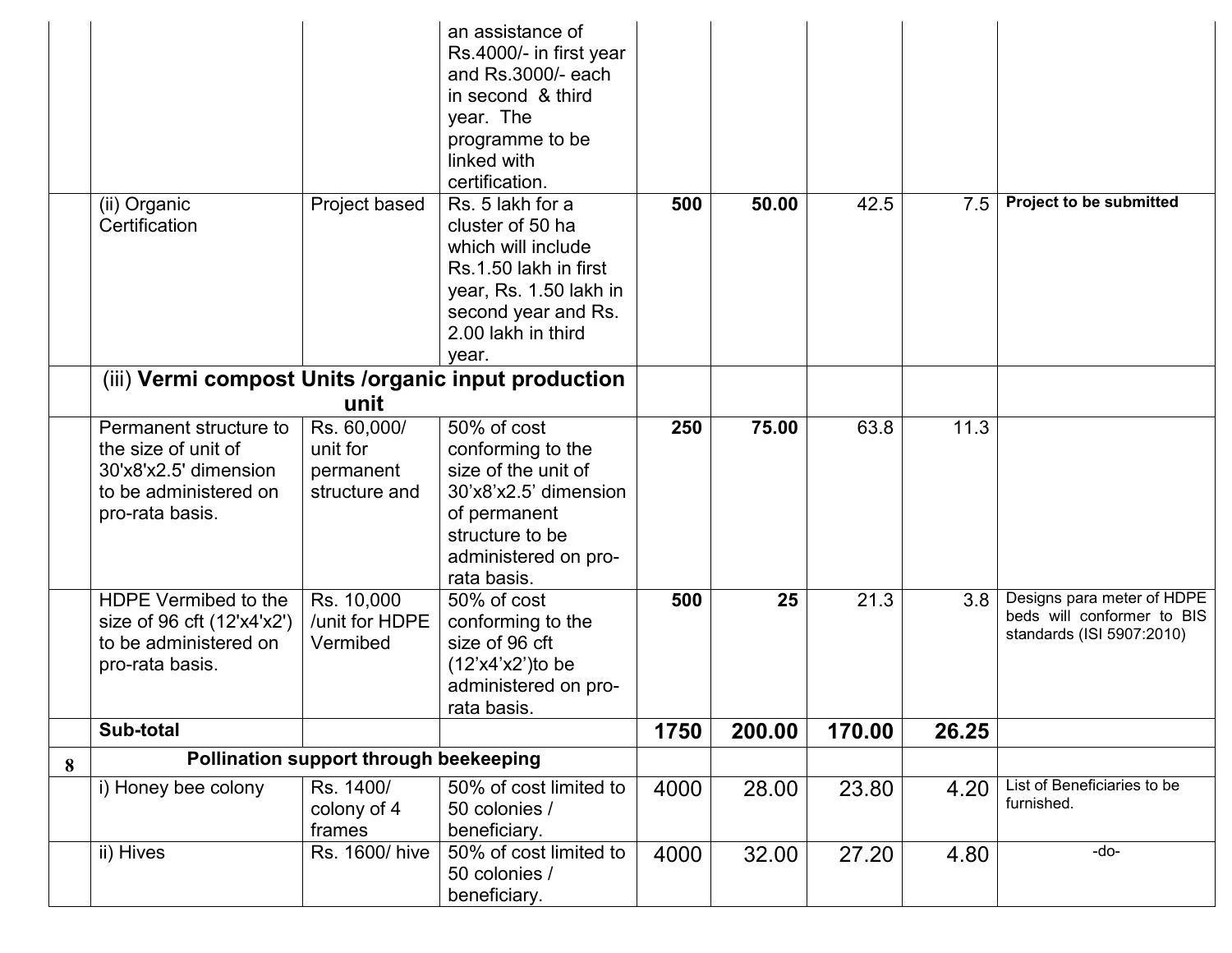|           | iii) Equipment including<br>honey extractor (4<br>frame), food grade<br>container (30 kg), net,<br>etc.                         | Rs. 14,000/<br>set                                        | 50% of the cost<br>limited to one set per<br>beneficiary.                                                  |      | 0.00   | 0.00   | 0.00  | -do-                                      |
|-----------|---------------------------------------------------------------------------------------------------------------------------------|-----------------------------------------------------------|------------------------------------------------------------------------------------------------------------|------|--------|--------|-------|-------------------------------------------|
|           | Sub-total                                                                                                                       |                                                           |                                                                                                            |      | 60.00  | 51.00  | 9.00  |                                           |
| 9         |                                                                                                                                 | <b>Horticulture Mechanization</b>                         |                                                                                                            |      |        |        |       |                                           |
|           | (a) Power operated<br>machines/tools<br>including Power Saw<br>and Plant Protection<br>equipments etc.                          | Rs.35,000/-<br>per set                                    | 50% of cost limited to<br>one set per<br>beneficiary.                                                      | 50   | 8.75   | 7.44   | 1.31  | List of Beneficiaries to be<br>furnished. |
|           | (b) Power Machines<br>(upto 20 BHP) with<br>rotavator / equipment                                                               | Rs.1,20,000/-<br>per set                                  | 50% of cost limited to<br>one set per<br>beneficiary.                                                      | 20   | 12.00  | 10.20  | 1.80  | -do-                                      |
|           | (c) Power machines<br>(20 HP & above<br>including accessories<br>/equipments                                                    | Rs. 3,00,000/-<br>per set                                 | 50% of cost limited to<br>one set per<br>beneficiary.                                                      | 110  | 165.00 | 140.25 | 24.75 | -do-                                      |
|           | Sub-total                                                                                                                       |                                                           |                                                                                                            |      | 185.75 | 157.89 | 27.86 |                                           |
| <b>10</b> | <b>Technology</b><br><b>Dissemination</b><br>through<br>demonstration/Front<br><b>Line Demonstration</b><br>(FLD) Public Sector | Rs. 25.00<br>lakh                                         | 75 % of cost in<br>farmers field and<br>100% of cost in<br>farms belonging to<br><b>Public Sector</b>      |      | 0.00   | 0.00   | 0.00  | Project to be submitted                   |
| 11        |                                                                                                                                 | Human Resource Development (HRD)                          |                                                                                                            |      |        |        |       |                                           |
|           | (a) HRD for<br>Supervisors &<br>Entrepreneurs                                                                                   | Rs. 20.00 lakh<br>/ training                              | 100% of the cost in<br>first year. In<br>subsequent years,<br>cost of infrastructure<br>not to be claimed. | 1    | 20.00  | 17.00  | 3.00  | Project to be submitted                   |
|           | (i) Within the District<br>(one day)                                                                                            | <b>Rs.400/day</b><br>per farmer<br>excluding<br>transport | 100% of the cost.                                                                                          | 1200 | 4.80   | 4.08   | 0.72  |                                           |
|           | (ii) Within the State<br>(one day)                                                                                              | Rs. 750/day<br>per farmer<br>excluding                    | 100% of the cost.                                                                                          | 2400 | 18.00  | 15.30  | 2.70  |                                           |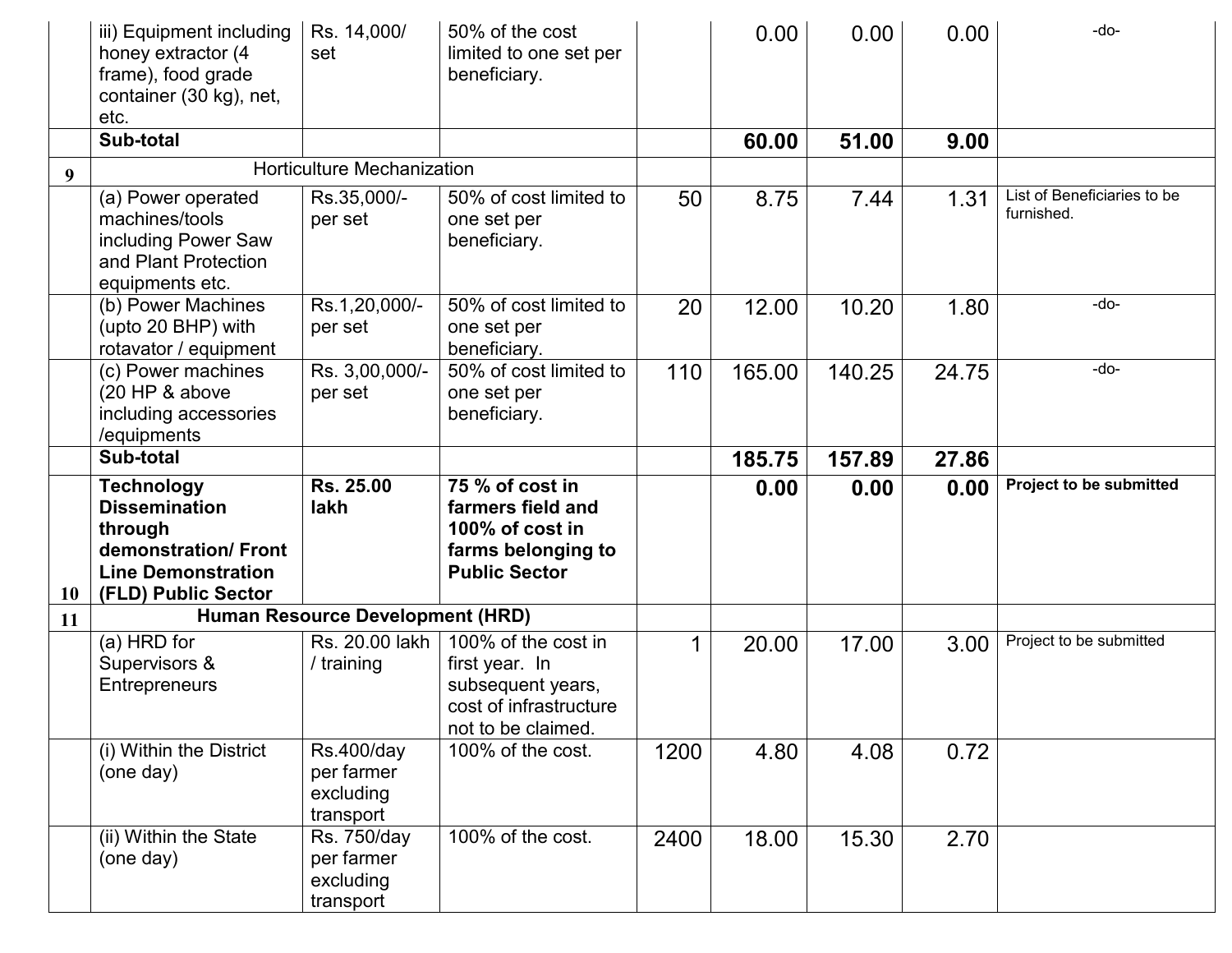|    | (iii) Outside the State<br>(one day)                                                               | Rs. 1000/ day<br>per farmer<br>excluding<br>transport                | 100% of the cost.                                                                                          | 250            | 2.50  | 2.13  | 0.38  |                                                                                                                                              |
|----|----------------------------------------------------------------------------------------------------|----------------------------------------------------------------------|------------------------------------------------------------------------------------------------------------|----------------|-------|-------|-------|----------------------------------------------------------------------------------------------------------------------------------------------|
|    |                                                                                                    | (b) Exposure visit of farmers                                        |                                                                                                            |                |       |       |       |                                                                                                                                              |
|    | (ii) Within the State<br>(three days)                                                              | Rs. 300/day<br>per farmer<br>excluding<br>transport                  | 100% of the cost.                                                                                          | 1200           | 10.80 | 9.18  | 1.62  |                                                                                                                                              |
|    | (iii) Outside the State<br>$(5 \text{ days})$                                                      | Rs. 600/day<br>per farmer<br>excluding<br>transport                  | 100% of the cost.                                                                                          | 1200           | 36.00 | 30.60 | 5.40  |                                                                                                                                              |
|    | (c) Training / study tour of technical staff/ field                                                | functionaries                                                        |                                                                                                            |                |       |       |       |                                                                                                                                              |
|    | (i) Within the State<br>(one day)                                                                  | <b>Rs.200/day</b><br>per participant<br>plus TA/DA,<br>as admissible | 100% of the cost.                                                                                          | 100            | 0.20  | 0.17  | 0.03  |                                                                                                                                              |
|    | (ii) Study tour to<br>progressive States/<br>units (group of<br>minimum 5<br>participants)(5 days) | Rs.650.00/day<br>per participant<br>plus TA/DA,<br>as admissible     | 100% of the cost.                                                                                          | 50             | 1.63  | 1.38  | 0.24  |                                                                                                                                              |
|    | Sub-total                                                                                          |                                                                      |                                                                                                            |                | 93.93 | 79.84 | 14.09 |                                                                                                                                              |
| 12 |                                                                                                    | <b>INTEGRATED POST HARVEST MANAGEMENT</b>                            |                                                                                                            |                |       |       | 0.00  |                                                                                                                                              |
|    | 1. Pack house / On<br>farm collection &<br>storage unit                                            | Rs. 3.00 Lakh/<br>per unit with<br>size of 9Mx6M                     | 50% of the capital<br>cost.                                                                                | 10             | 15.00 | 12.75 | 2.25  | Minutes of SLEC meeting to<br>be submitted along with<br>of<br>beneficiaries,<br>details<br>location, etc to facilitate<br>release of funds. |
|    | 2. Refer vans                                                                                      | Rs. 24.00<br>lakh/ unit for 6<br>MT capacity                         | Credit linked back-<br>ended subsidy<br>@55% of the cost of<br>project in case Hilly &<br>Scheduled areas. | $\overline{2}$ | 19.22 | 16.3  | 2.9   |                                                                                                                                              |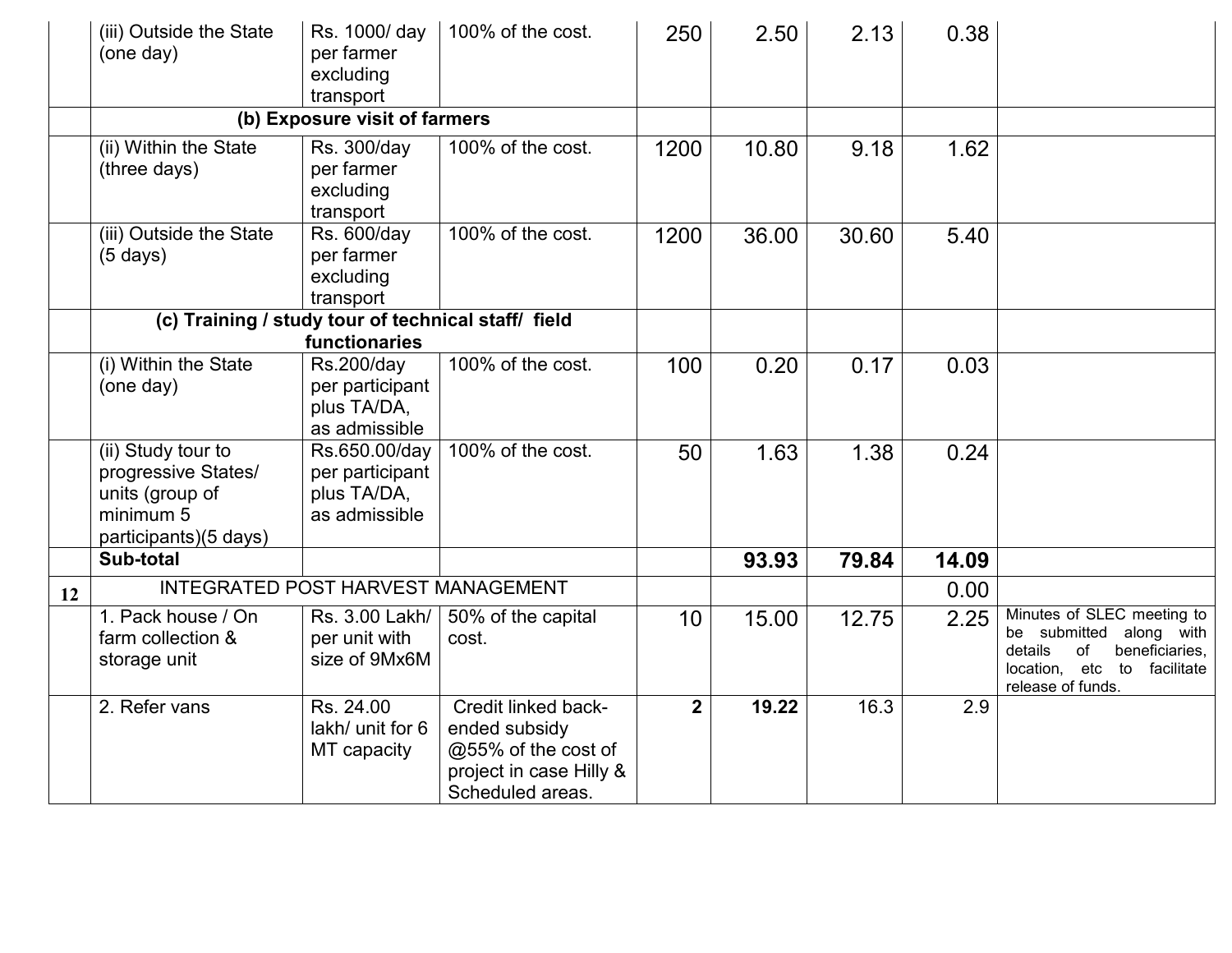|    | 3. Cold storage units<br>(Construction/expansio<br>n/Modernization)<br>project in general<br>areas | Rs. 6000/MT<br>for 5000 MT<br>capacity | Credit linked back-<br>ended subsidy @<br>40% of the capital<br>cost of project in<br>general areas and<br>55% in case of Hilly<br>& Scheduled areas in<br>respect of only those<br>units which adopt<br>new technologies<br>and include<br>insulation, humidity<br>control and fin coil<br>cooling system with<br>provision of multi<br>chambers. Technical<br>parameters issued by<br>the Department to be<br>adopted. | 5   | 600.00  | 510.00 | 90.00  | Project to be submitted                                                                                                                               |
|----|----------------------------------------------------------------------------------------------------|----------------------------------------|--------------------------------------------------------------------------------------------------------------------------------------------------------------------------------------------------------------------------------------------------------------------------------------------------------------------------------------------------------------------------------------------------------------------------|-----|---------|--------|--------|-------------------------------------------------------------------------------------------------------------------------------------------------------|
|    | 4. Primary/ Mobile /<br>Minimal processing<br>unit                                                 | Rs. 24.00<br>lakh/unit.                | $-do-$                                                                                                                                                                                                                                                                                                                                                                                                                   | 4   | 38.40   | 32.64  | 5.76   | -do-                                                                                                                                                  |
|    | 5. Ripening chamber<br>project in general<br>areas                                                 | Rs. 6000/MT<br>for 5000 MT<br>capacity | $-do-$                                                                                                                                                                                                                                                                                                                                                                                                                   | 30  | 72.00   | 61.20  | 10.80  | Project to be submitted                                                                                                                               |
|    | 6. Low cost onion<br>storage structure (25<br>MT)                                                  | <b>Rs.1.00 lakh</b><br>per unit        | 50% of the total cost.                                                                                                                                                                                                                                                                                                                                                                                                   | 750 | 375.00  | 318.75 | 56.25  | Minutes of SLEC meeting to<br>be submitted<br>along with<br>details<br>beneficiaries,<br>0f<br>location,<br>etc to<br>facilitate<br>release of funds. |
|    | Sub-total                                                                                          |                                        |                                                                                                                                                                                                                                                                                                                                                                                                                          |     | 1119.62 | 951.68 | 167.94 |                                                                                                                                                       |
| 13 | ESTABLISHMENT OF MARKETING INFRASTRUCTURE FOR                                                      | <b>HORTICULTURAL PRODUCE</b>           |                                                                                                                                                                                                                                                                                                                                                                                                                          |     |         |        |        |                                                                                                                                                       |
|    | 1. Terminal markets                                                                                | Rs.150.00                              | 25% to 40% (limited                                                                                                                                                                                                                                                                                                                                                                                                      |     |         |        |        | Project to be submitted                                                                                                                               |
|    |                                                                                                    | crore/project                          | to Rs.50.00 crore) as<br><b>Public-Private</b><br>Partnership mode<br>through competitive<br>bidding, in<br>accordance with<br>operational                                                                                                                                                                                                                                                                               |     | 10.00   | 8.50   | 1.50   |                                                                                                                                                       |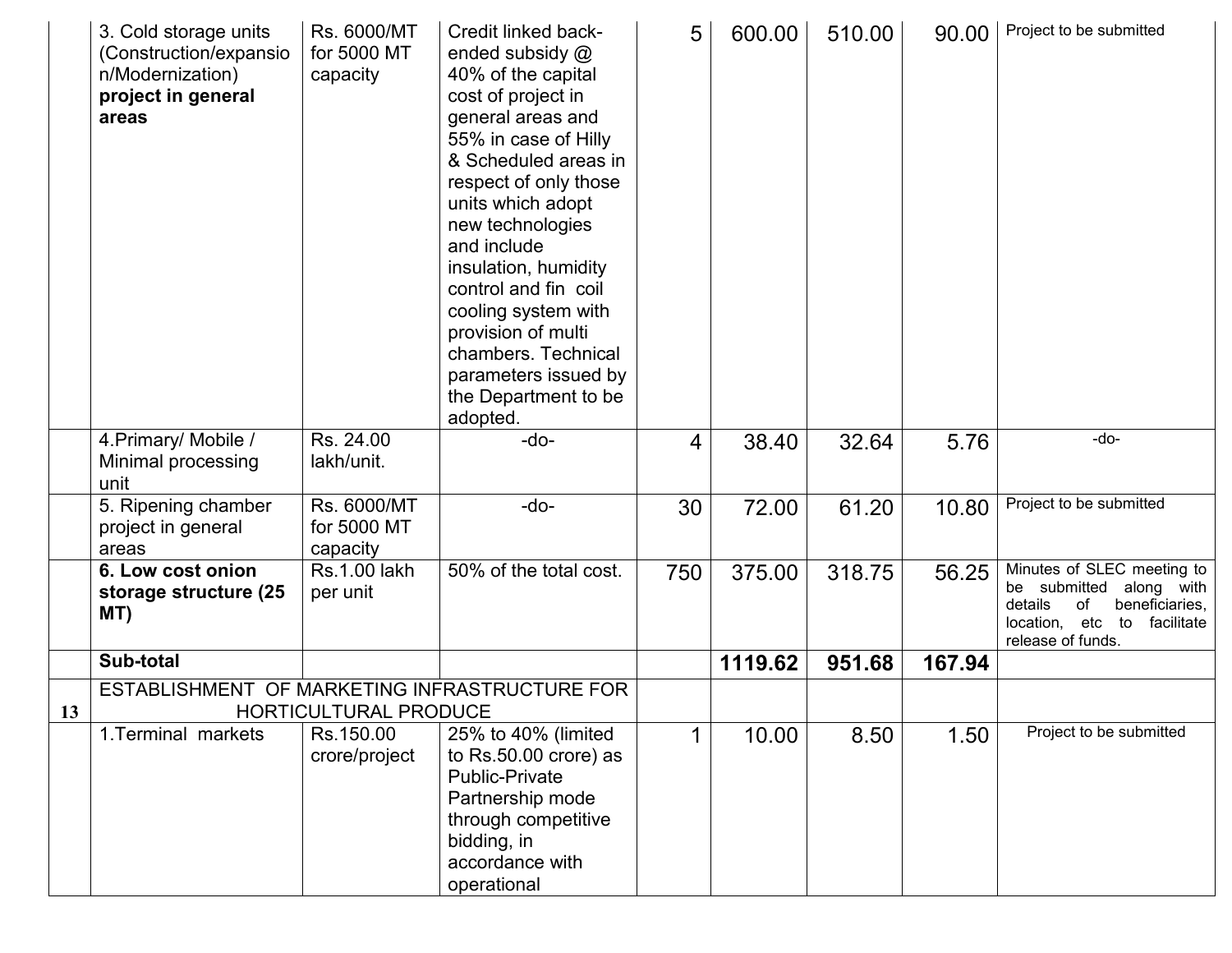|    |                                                                                                                                                                                 |                                                                                                                                                                   | guidelines issued<br>separately.                                                        |    |        |        |       |                                                                                                                                                          |
|----|---------------------------------------------------------------------------------------------------------------------------------------------------------------------------------|-------------------------------------------------------------------------------------------------------------------------------------------------------------------|-----------------------------------------------------------------------------------------|----|--------|--------|-------|----------------------------------------------------------------------------------------------------------------------------------------------------------|
|    | 2. Static/Mobile<br>Vending Cart/ platform<br>with cool chamber.                                                                                                                | Rs. 30,000/<br>unit                                                                                                                                               | 50% of total cost.                                                                      | 10 | 1.50   | 1.28   | 0.23  | Minutes of SLEC meeting to<br>be submitted<br>along with<br>details<br>οf<br>beneficiaries,<br>etc<br>to<br>location,<br>facilitate<br>release of funds. |
|    | 3. Market extension,<br>quality awareness &<br>market led extension<br>activities for fresh<br>products                                                                         | Rs. 3.00 lakh<br>per event.                                                                                                                                       | 100% assistance to<br><b>State Government</b><br>/SHM/Public Sector<br>Agencies.        |    | 3.00   | 2.55   | 0.45  | Minutes of SLEC meeting to<br>be submitted<br>along with<br>beneficiaries,<br>details<br>of<br>location, etc to<br>facilitate<br>release of funds.       |
|    | Sub-total                                                                                                                                                                       |                                                                                                                                                                   |                                                                                         |    | 14.50  | 12.33  | 2.18  |                                                                                                                                                          |
| 14 |                                                                                                                                                                                 | <b>Special Interventions</b>                                                                                                                                      |                                                                                         |    |        |        |       |                                                                                                                                                          |
|    | International<br>cooperation (indo<br><b>Israel Cooperation)</b>                                                                                                                |                                                                                                                                                                   | Project Based.                                                                          |    | 40.00  | 34.00  | 6.00  | Project to be submitted                                                                                                                                  |
| 15 |                                                                                                                                                                                 | <b>Mission Management</b>                                                                                                                                         |                                                                                         |    |        |        |       |                                                                                                                                                          |
|    | i) State & Districts<br><b>Mission Offices and</b><br>implementing agencies<br>for administrative<br>expenses, project,<br>preparation,<br>computerization,<br>contingency etc. | 5% of total<br>annual<br>expenditure<br>on the basis<br>of appraised<br>needs to State<br>Horticulture<br><b>Mission</b><br>$(SHM)$ /<br>implementing<br>Agencies | 100%assistance.                                                                         |    | 327.95 | 278.76 | 49.19 | Fund to be utilized @ 5% of<br>actual Expenditure incurred<br>by the SHM.                                                                                |
|    | ii) Seminars, conferences, workshops, exhibitions, Kisan Mela,                                                                                                                  | horticulture shows, honey festivals etc.                                                                                                                          |                                                                                         |    |        |        |       |                                                                                                                                                          |
|    | a) State level                                                                                                                                                                  | Rs. 3.00 lakh<br>/event                                                                                                                                           | 100% assistance<br>subject to a<br>maximum of Rs.3.00<br>lakh per event of two<br>days. | 4  | 12.00  | 10.20  | 1.80  | Minutes of SLEC meeting to<br>be submitted<br>along with<br>of<br>beneficiaries,<br>details<br>location, etc to facilitate<br>release of funds.          |